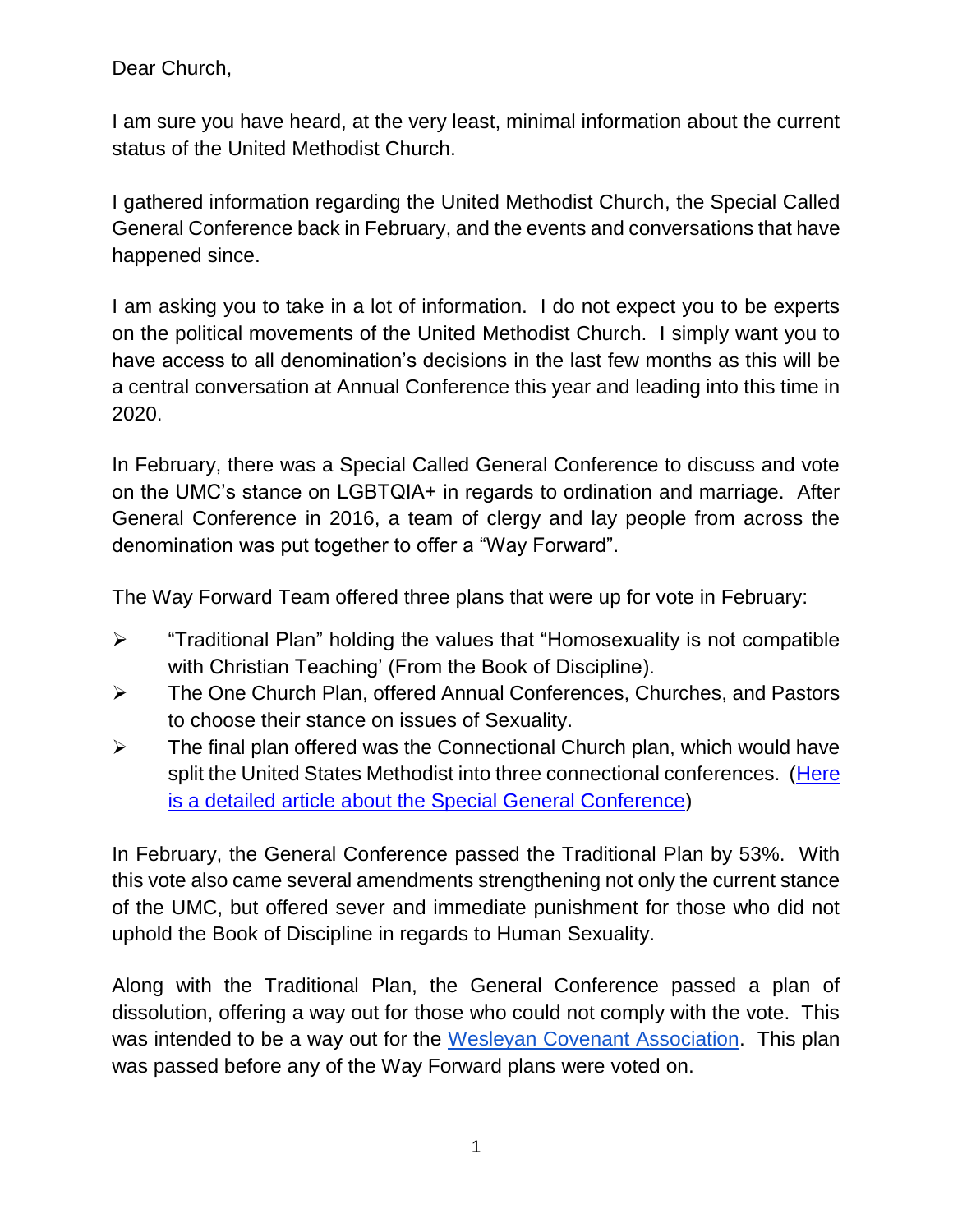All of the decisions voted on at General Conference have to be approved by the Judicial Council which makes sure the constitutionality of the voted items.

In April, much of the passed Traditional Plan was ruled unconstitutional by the Judicial Council. The items which did pass included:

- ➢ a stronger stance on exclusion of LGBTQIA+ people for ordination;
- ➢ and stronger penalties for Pastors who preside at same sex marriages, as well as a more complicated complaint process for these matters.

[Attached here](http://www.umc.org/decisions/79922) (Traditional Plan Ruling) and [here](http://www.umc.org/decisions/79923) (Disaffiliation Ruling) is a detailed look at what passed the Judicial Council and will go into effect January 1, 2020.

Currently, there is a considerable amount of anxiety with our conference as well as the global denomination. There is a clear divide in the United Methodist Church. Since the vote in February, many conferences and jurisdictions across the world have made statements of non-compliance or resistance to the Traditional Plan. The Western Jurisdiction, the area in which our conference resides, posted the following statement in response to General Conference which can be found [here.](https://westernjurisdictionumc.org/ahomeforall/)

In response to the General Conference Vote and Judicial ruling, the Mountain Sky Conference has committed to living into the diverse ministry context of Montana, Wyoming, Utah, Colorado, and one church in Idaho. The Mountain Sky Conference, formerly the Yellowstone and Rocky Mountain Conferences, has been living into the beliefs of the One Church Plan since 1982. You can find more detailed information regarding Post General Conference [here.](https://www.mtnskyumc.org/mountainskyonthewayforward)

Across the Denomination there are groups meeting who are attempting to find a way forward for the United Methodist Church. [UM-Forward a](https://um-forward.org/)nd [UMC Next](https://umcnext.com/?fbclid=IwAR0EfkVPYosBz_r81QcmXdbEgFa-N60qWDi9IMhTqCAREHPiXsQrTYYuRec) are groups of United Methodists who have met in the last three weeks and have produced statements about what they hope for the future of the UMC.

Attached is a message from Bishop Karen written on May 4, 2019, expressing the hopes and anxiety of the conference and an article from [NBC News](https://www.nbcnews.com/news/religion/united-methodists-edge-toward-breakup-over-lgbt-policies-n996741) which captures a media perspective on these matters of the United Methodist Church.

Please feel free to reach out to me if you have any questions leading into Sunday or beyond.

"Do all the good…" Pastor Zach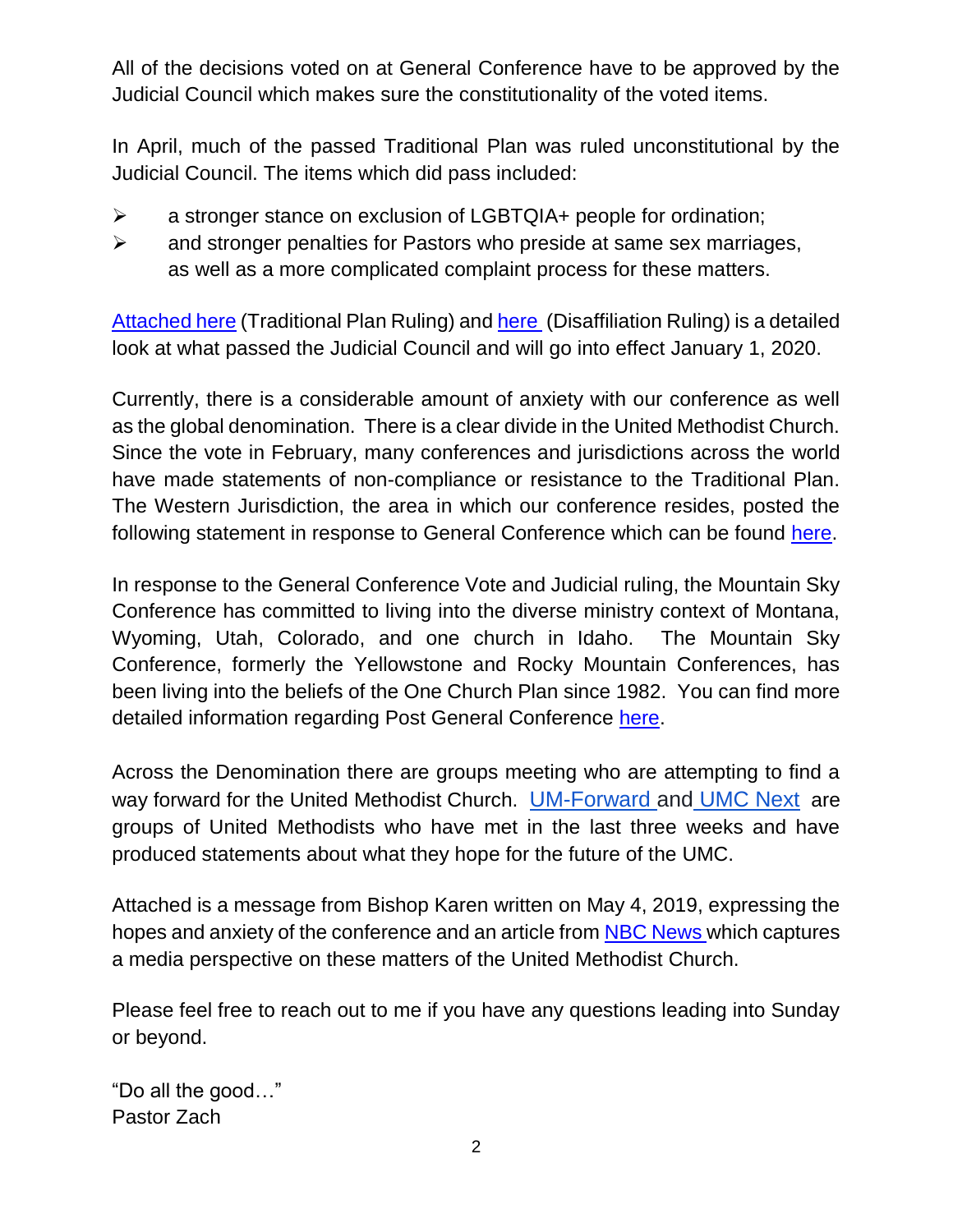## **Bishop Karen's weekly message to the Mountain Sky Conference: May 4, 2019**

Praying for the clergy and laity of the Mountain Sky Conference as we prepare ourselves to come together for Sunday.

This is a time of tremendous anxiety in our denomination. The fallout from General Conference and the Judicial Council decision continues to roil through The United Methodist Church like seismic aftershocks, each one creating more damage and trauma. Many of our colleges, universities and seminaries are considering disaffiliating with the UMC, unable to live into the discrimination that has been even more deeply codified in our Book of Discipline. Young people are rejecting confirmation, being unwilling to take vows of commitment to the UMC. What has happened to us? What does the future hold for us?

Pastors worry about their future: how will they be able to live out their call to ministry if the church splits? How can they live with integrity if the church doesn't? Lay and clergy LGBTQ persons feel waves of trauma as the church they love and committed themselves to has rejected them, again and again and again. Lay people decry the ways GC has further alienated their lgbtq loved ones as well as their children and grandchildren—they worry if their churches will have a future if succeeding generations want no part of it. It seems as if the future of the UMC rests in rigid uniformity and punitive practice, far from the wide expressions of faithfulness that spring out of experiences of God's generous grace.

Anxiety brings with it suspicion: we wind up projecting our anxiety on anyone doing anything to consider ways to navigate the future. We are torn by paralysis and an aching compulsion to do SOMETHING.

We aren't the only ones who hold such feelings. Following the resurrection, fear, anxiety and suspicion were in no short supply amongst the disciples following the death of Jesus. They denied knowing him, hid behind closed doors, and refused to believe in the risen Christ even when he was staring them in the face. Time and time again, they were stunned when they encountered the reality of the resurrection.

I believe we are in a similar moment. Perhaps God is doing a new thing, right in our very midst. Do you perceive it?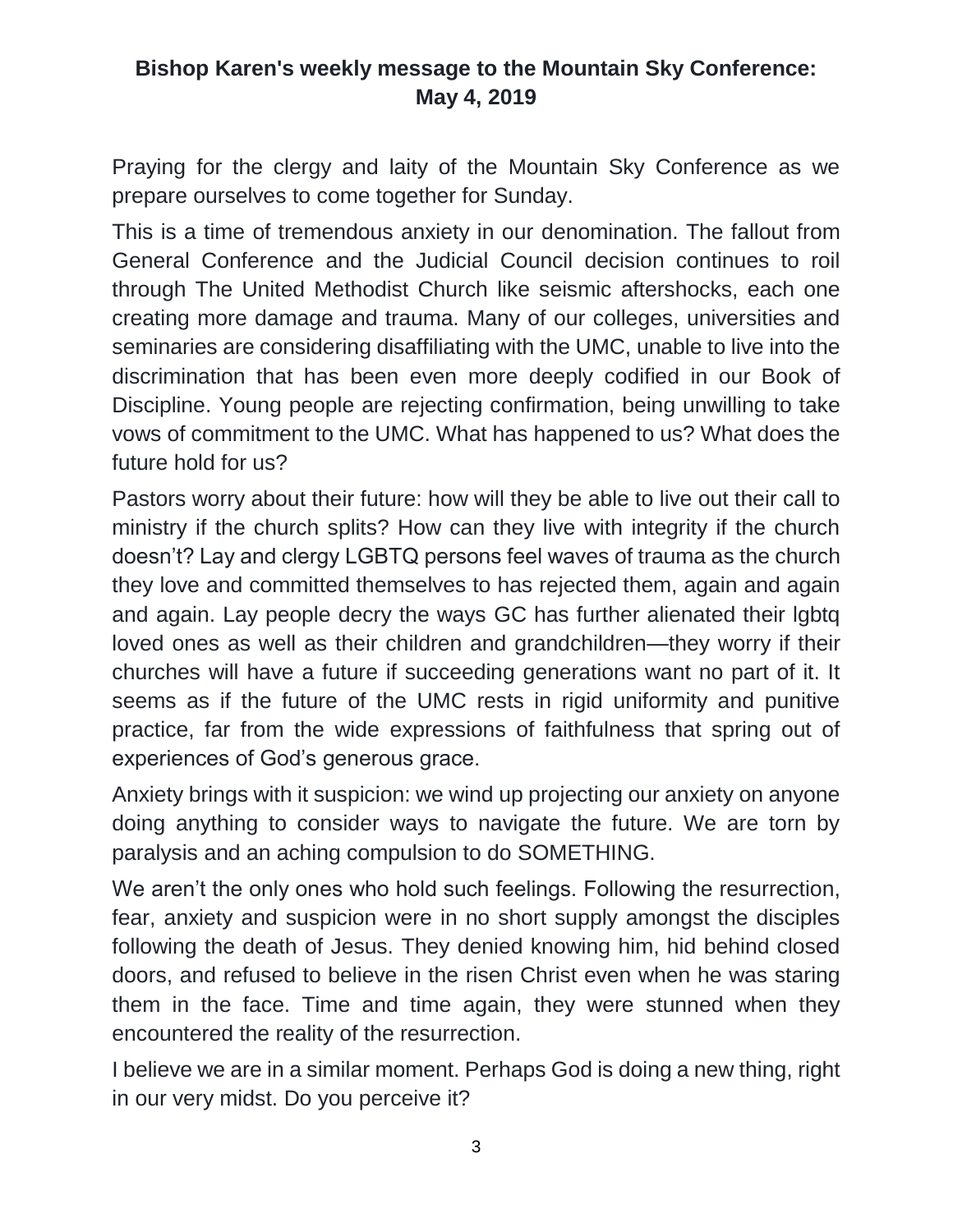Prior to General Conference, we in the Mountain Sky Conference (MSC) called together a task force to help our conference prepare for the aftermath of the GC. We thought that either the One Church Plan or the status quo would be the outcome of the February meeting. We were clear we wanted to have plans in place to help conservative pastors and churches know that even if they were a minority voice in the MSC and in the denomination, they would still be valued and have an important place in the expression of Methodism in our conference if they chose to stay. We were not prepared for the adoption of the Traditionalist Plan, which now puts the majority of our MSC churches at odds with the decision made by the GC delegates.

That one task force has turned into seven (Core, Triage, Safe Harbor, New Places for New People, Communications, Fundraising, and Legal) as we look at ways we can maintain the values of the MSC and continue to build strong and vital congregations as we move into the future together. We will be sharing more about these groups and their work, as well as ways you can get involved.

Additionally, we are working with leadership of the Western Jurisdiction. The Western Jurisdiction has long been committed to a church that reflects the diversity found in God's beloved children and is continuing to explore how we continue to do so in this new era of Methodism. As well, last month Rev. Kent Ingram and I were invited to attend a meeting in Atlanta hosted by Rev. Adam Hamilton. Following that meeting, we were invited to submit nominations to have 10 people from each legacy conference attend an upcoming meeting of 600 United Methodists in Kansas City. Thirty lay and clergy names were submitted. Additional names were self-nominated or nominated by others. From that list, Rev. Hamilton sent out invitations for the meeting. Invitations continue to be sent as space opens up due to responses from folks unable to go. Other members of our conference are attending the UM-Forward meeting in Minneapolis. Still others continue to work with the Wesleyan Covenant Association.

I share these things not to increase anxiety, but to let you know that there are many conversations happening within our annual conference and beyond it. We don't know what the future holds, but we do know who holds our future.

In these days of anxiety, fear and suspicion, reach out to others. Reach out to your pastor, your conference lay leaders, your district superintendent, your